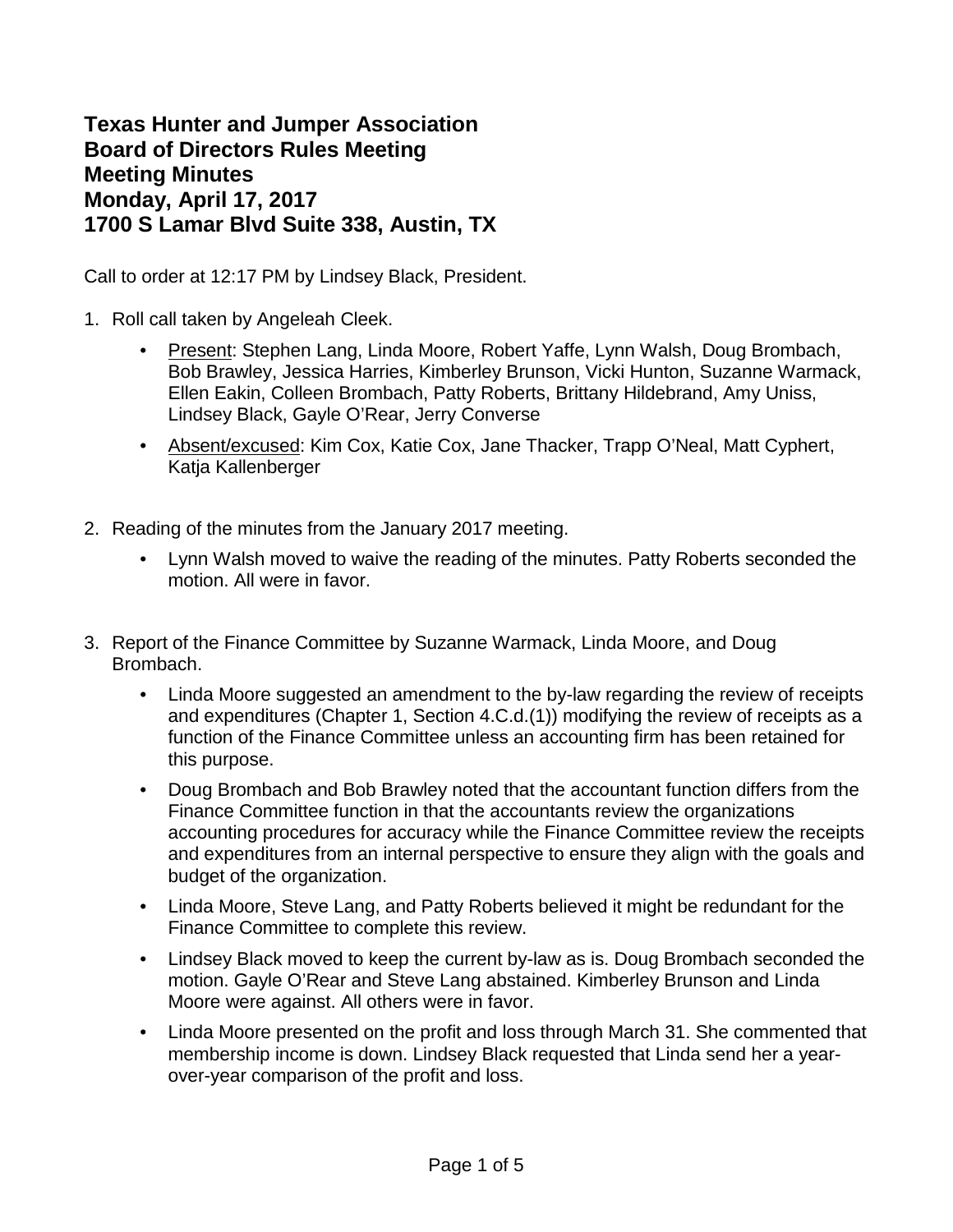- As part of the discussion on increasing membership, Ellen Eakin presented on her research regarding how to incorporate horsemanship and/or educational awards to pull in members from local organizations. She researched what other associations were doing and found the following common themes in award programs:
	- (1) End of year medal finals, some having written testing components;
	- (2) Scholarships and grants awarded for college with various requirements such as membership for a specified number of years, written testing, participation in fundraising and/or community service, or participation in the organization's medal final; and
	- (3) Competition and awards based on horsemanship/sportsmanship (e.g. one organization used armbands to designate participants in a 'best young rider' program where riders were observed at horse shows and given awards based on excellent horsemanship and sportsmanship. This program also had a year-end award component).
- Ellen's presentation sparked discussion on various ideas for inspiring membership via new programs. Jessica Harries and Bob Brawley felt that medal finals were a huge component. Bob explained that in other regions that he shows in, equitation and medal divisions (with year-end championship components) are offered by the state/regional organizations at all levels. In order for horse shows to be member shows of the organization, they are required to offer these types of classes. Local organization shows may also offer the classes to qualify for the medal finals.
- Patty Roberts expressed concern that adding too many classes will put a burden on show management and it is not possible to require horse shows to host specific classes.
- Kimberley Brunson suggested a THJA equitation challenge that runs throughout the year. Amy Uniss-Coleman suggested potentially using existing medal classes to track points toward a THJA year-end medal final as a solution to adding too many classes. She also proposed the idea of incorporating GHHJA and similar organizations and/or adding a piece to THJA that recognized local organization awards.
- Vicki Hunton suggested a flyer or other THJA advertising material that local organizations and/or barns hosting clinics can display to spread awareness about THJA and its programs to people who may not be attending THJA shows. Lindsey Black agreed to get with her graphics person to put together THJA materials to be made available for download on the THJA website for event organizers to print and distribute.
- Lynn Walsh commented that USEF and USHJA are not seeing growth in membership either. She suggested recognizing and presenting awards for the THJA opportunity classes as these classes do seem to be growing and are not currently recognized by THJA.
- Lindsey Black called for the creation of an ad hoc committee to brainstorm and develop specifications for something to be offered in 2018. Bob Brawley volunteered as chair of the committee, and Colleen Brombach, Suzanne Warmack, Jessica Harries, Kimberley Brunson, Patty Roberts, Brittany Hildebrand, and Ellen Eakin also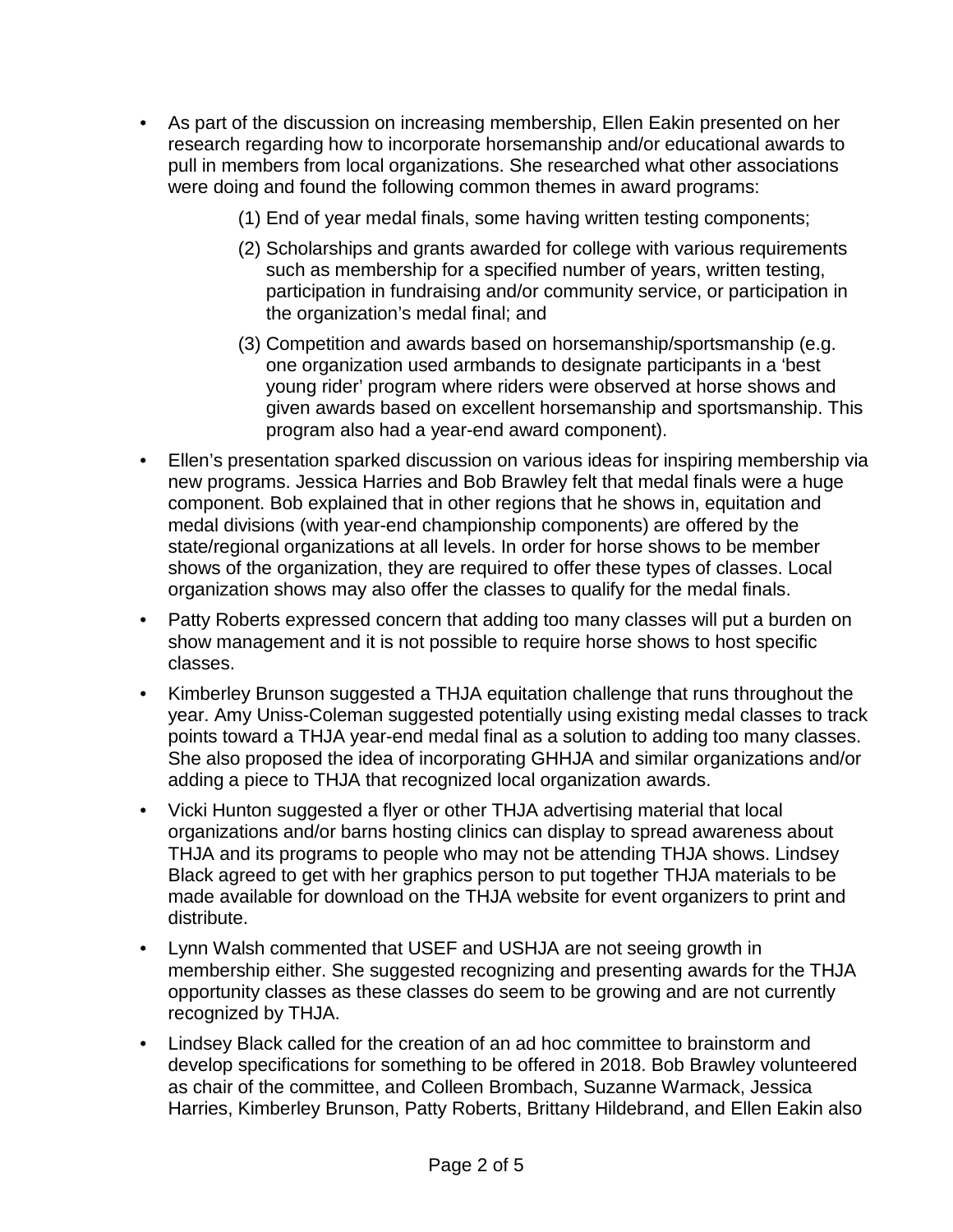volunteered as members of the committee. They agreed to have specifications to present at the September meeting. Angeleah Cleek agreed to send Bob Brawley contact information for all ad hoc committee members.

- 4. Report of the Rule Book Committee by Jerry Converse, Matt Cyphert, Colleen Brombach, and Steve Lang.
	- At the last meeting, Robert Yaffe agreed to send Jerry Converse an email regarding the name changes to some of THJA's recognized divisions. Angeleah Cleek agreed to follow up with both Robert Yaffe and Jerry Converse to ensure these changes were made in the rule book.
- 5. Report of the Nominating Committee by Katja Kallenberger, Jessica Harries, and Steven Lang.
	- The following positions expire at the end of 2017:
		- o 3N Linda Moore
		- o 6C Doug Brombach
		- o 9S Jessica Harries
		- o 12AL Kimberly Brunson
		- o 15AL Suzanne Warmack
		- o 18AL– Patty Roberts
		- o 24AL Gayle O'Rear
	- Jessica Harries requested that anyone whose position was expiring that does not wish to remain on the board contact her. All parties indicated they intend to remain on the board.
	- Lindsey Black requested clarity on what rules, if any, exist for how to address a board member with many excused absences. She suggested that after a board member had excused absences for two or more meetings in a row, the President contact the individual to ask if they'd still like to serve on the board. All were in favor.
		- o Gayle O'Rear read the by-law regarding absences (Chapter 1. Section 2. E.) out loud. As the language was somewhat unclear, Angeleah Cleek agreed to send the rule to Jerry Converse and Steve Lang to clarify it.
- 6. Report of the Prize List Committee by Linda Moore and Gayle O'Rear
	- Linda Moore indicated a continued problem with show managers submitting prize lists late with many mistakes. Lindsey Black and Angeleah Cleek agreed to draft a letter to the managers.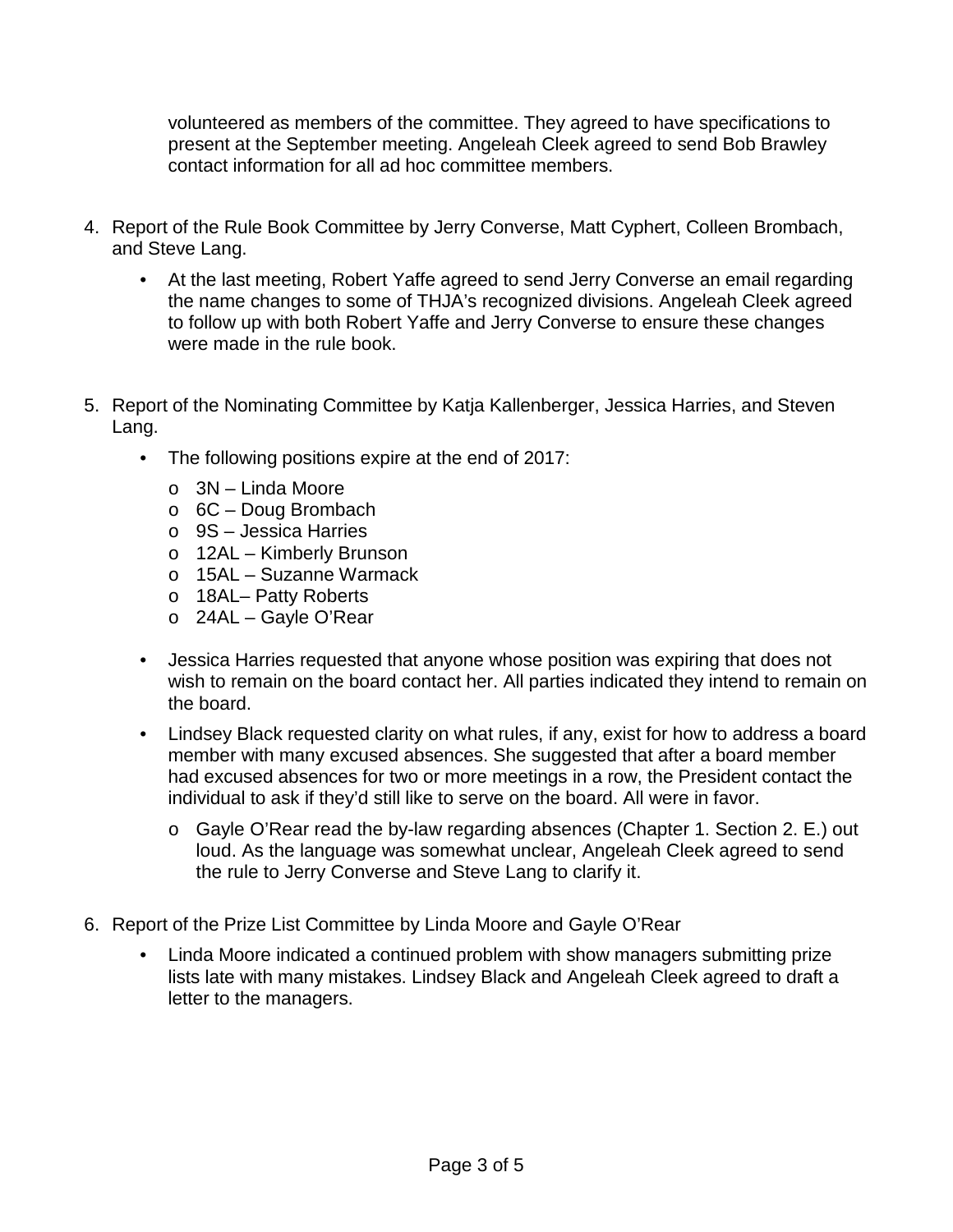- 7. Report of the Show Standards Committee by Jessica Harries and Colleen Brombach.
	- Colleen Brombach requested clarification on the role of the Show Standards Committee with regard to the conduct of the paddock masters at horse shows.
	- Lynn Walsh spoke about a similar committee she serves on at USHJA and stated that it was not within their purview to address show staff issues. Rather, they focus on laying out general standards for competitions. Lindsey Black agreed stating that concerns about show staff should be addressed individually as an exhibitor.
- 8. Report of the Sponsorship Committee by Patty Roberts.
	- North Texas Hunter Jumper Association requested \$3,500 for judges and paddock masters at their horse shows (whose proceeds go toward therapeutic riding facilities). The request was approved.
- 9. Report on the website and information systems by Robert Yaffe.
	- High Point Award standings are now available on the website.
	- Lindsey Black proposed the idea of creating an app for THJA. The consensus was that it may be redundant with the Southbound Showdown and Pin Oak apps. It was decided that THJA could request that those apps send out THJA announcements via push notifications.
- 10.Report on USEF and USHJA News by Lynn Walsh.
	- Two big changes in the upcoming year: (1) Microchips required for all horses beginning in 2018 and (2) the reorganized Green Hunter and Young Hunter divisions.
	- Lynn Walsh noted that the Young Hunter divisions have not been well-filled and requested feedback, if any. Vicki Hunton commented that she was not entering her horses in these divisions because she felt the age limits were too low for the respective heights.
- 11.Report on the Annual Awards Banquet by Lindsey Black and Vicki Hunton.
	- Banquet is to be held on January 6, 2018. Melissa Osbourne has assumed the role of banquet chair, and Vicki Hunton and Lindsey Black have given her a general outline of the duties involved.